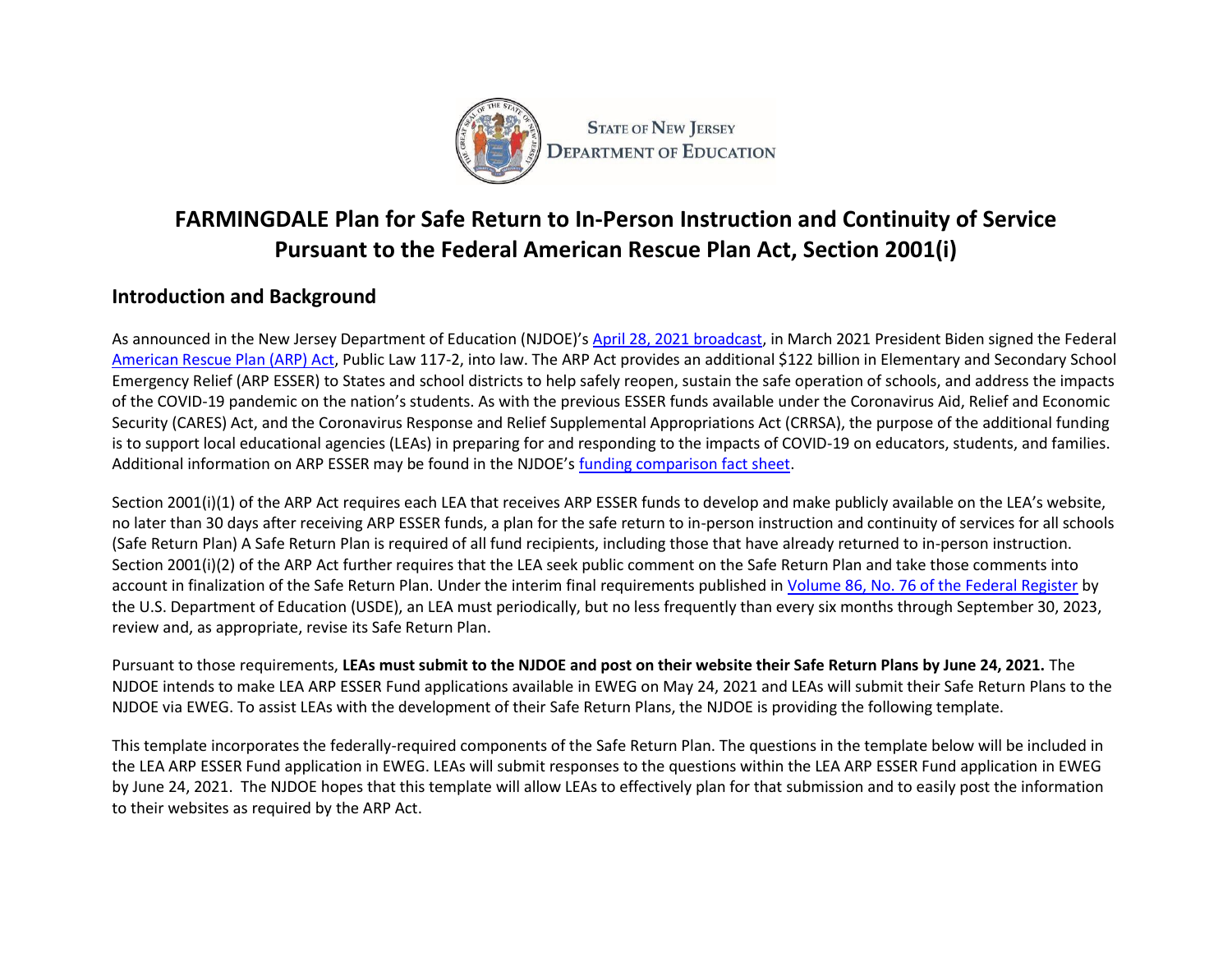Note that on May 17, 2021, Governor Murph[y announced](https://nj.gov/governor/news/news/562021/approved/20210517a.shtml) that upon the conclusion of the 2020-2021 school year, portions of Executive Order 175 allowing remote learning will be rescinded, meaning that schools will be required to provide full-day, in-person instruction, as they were prior to the COVID-19 Public Health Emergency. The NJDOE and New Jersey Department of Health will share additional information regarding State requirements or guidance for health and safety protocols for the 2021-2022 school year as it becomes available.

# **LEA Plan for Safe Return to In-Person Instruction and Continuity of Services**

## **LEA Name: Farmingdale**

#### **Date 05/25/21, Date Revised (03/21/2022):**

### **1. Maintaining Health and Safety**

For each mitigation strategy listed below (A–H), please describe how the LEA will maintain the health and safety of students, educators, and other staff and the extent to which it has adopted policies, and a description of any such policies, on each of the following safety recommendations established by the CDC.

The district has adopted policies for the restart and recovery after an emergency closure to address topics such as screening for symptoms, mask-wearing, visitors, cleaning practices, contact tracing, scheduling, staffing, continuity of learning, and remote learning. Highlights are presented below.

A. Optional and correct wearing of masks

- The district will maintain adequate amounts of PPE (i.e. facial coverings, disinfectant, hand sanitizer, etc.).
- Staff will be provided a facial covering through the district; Staff are permitted to utilize their own personal facial coverings as long as their personal coverings meet minimum requirements.
- The school will follow the directives put forth by the Governor of New Jersey with respect to the wearing of facial coverings.
- When masks or facial coverings are mandated by the Governor of New Jersey, the following will apply:
	- School staff will be required to wear facial coverings unless doing so would inhibit the individual's health (medical documentation will be required).
	- Permitted visitors will be required to wear facial coverings at all times; if a permitted visitor is unable to wear a facial covering due to a medical condition, he/she will not be permitted to enter a school or district facility.
	- Students will be required to wear facial coverings, unless doing so would inhibit the student's health. It is also necessary to acknowledge that enforcing the use of facial coverings may be impractical for young children or individuals with disabilities.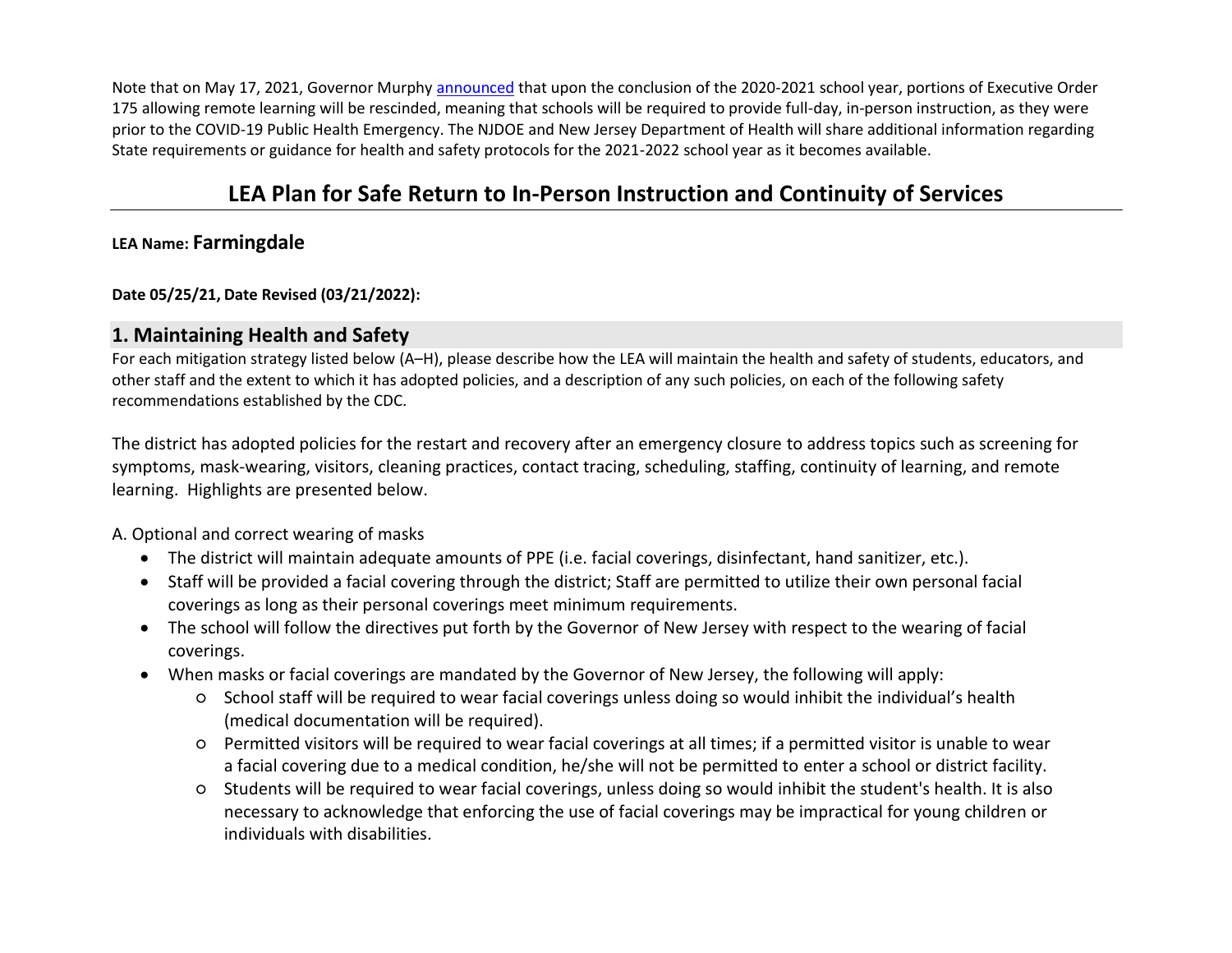- If the wearing of masks or facial coverings is mandated by the Governor of New Jersey, the following exceptions will apply:
	- When doing so would inhibit the individual's health
	- When a student is in extreme heat outdoors
	- When a student is in water
	- If a student's documented medical condition, or disability as reflected in an Individualized Education Program (IEP), precludes the use of a face covering
	- If a student is under the age of two (2), due to the risk of suffocation
	- When a student is eating or drinking
	- If or when anyone has trouble breathing or is unconscious, is incapacitated, or is otherwise unable to remove the face covering without assistance (e.g., face coverings should not be worn by Pre-K students during nap time)
	- The student is engaged in high-intensity aerobic or anaerobic activities
	- During gym and music classes when individuals are in a well-ventilated location and able to maintain a physical distance of six feet apart
	- When wearing a face covering creates an unsafe condition in which to operate equipment or execute a task (for example, students operating machinery in which face coverings may get caught)
- Notes:
	- $\circ$  No visitors on campus will be permitted into the building unless approved by administration.
	- $\circ$  While masks are mandated, if a visitor refuses to wear a face covering for any reason, entry to the school/district facilities will be denied.
- B. Physical distancing (e.g., including use of cohorts/podding)
	- All students and staff will be socially distanced in classrooms when possible
	- This will be achieved by ensuring students are seated three feet apart / staff will be expected to remain six feet apart
	- If the district is not able to maintain this physical distance, additional modifications will be considered including using physical barriers between desks, turning desks to face the same direction (rather than facing each other), and/or having students sit on only one side of the table, spaced apart
	- Social distancing will occur in common areas; however, use of common areas will be limited by having students remain in classrooms whenever possible
	- Enforcement will be the responsibility of the teachers, staff, and administration
	- Bathrooms will be monitored regularly by staff to reduce the number of students in the bathrooms at the same time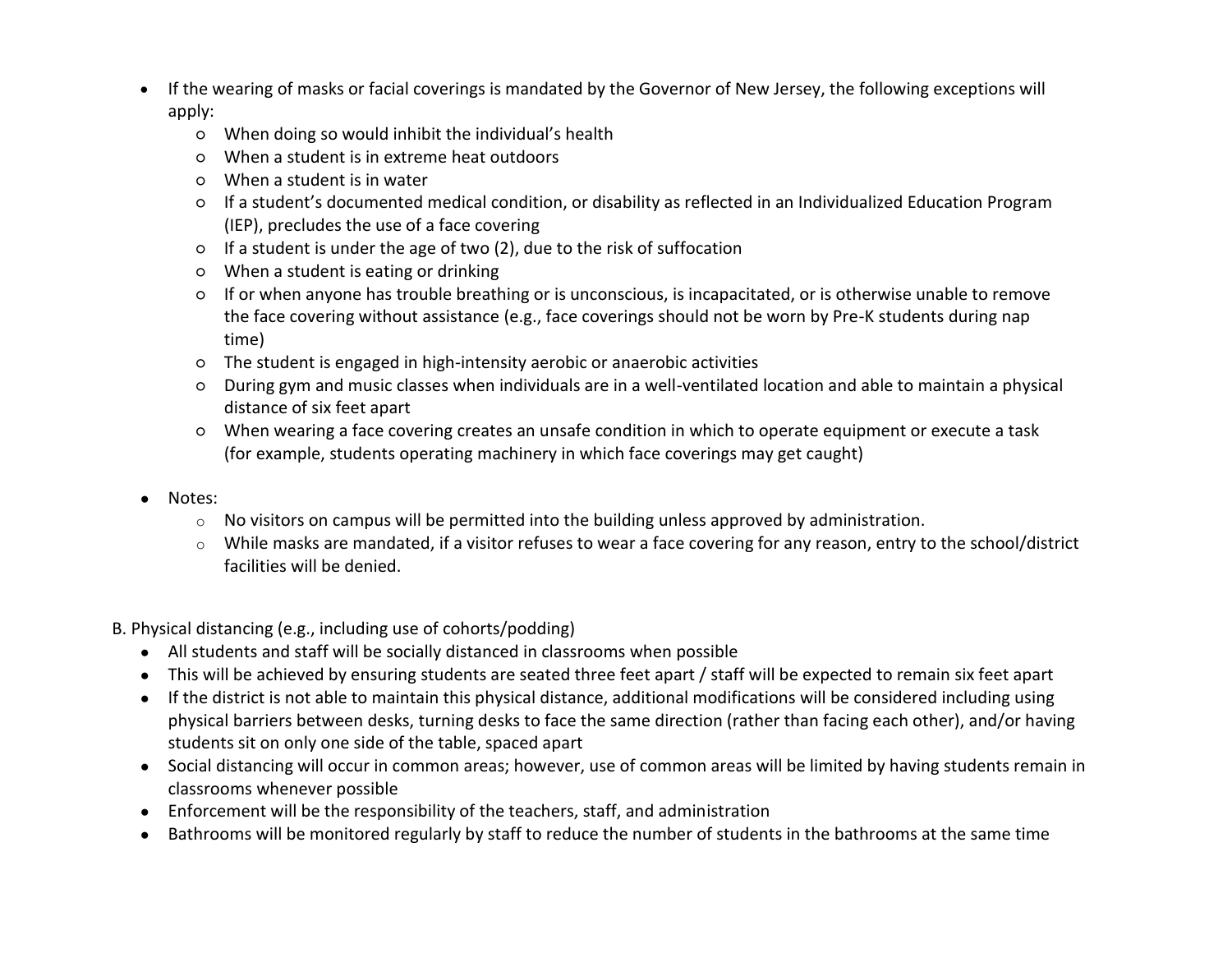C. Handwashing and respiratory etiquette

- Hand hygiene and respiratory etiquette:
	- o Promote frequent handwashing
		- o Before and after lunch, recess, gym, bathroom trips
		- o Teachers will assist/remind students to wash when possible and when not possible, will have designated times to rotate through common wash stations with students.
	- $\circ$  Paper towels, not hand dryers, will be provided at every wash station in the district.
	- o Hands-free sanitizer will be placed at all entrances, outside each classroom, common areas, and learning spaces throughout the building. In addition, each classroom will be provided its own hand sanitizer for use within that space.
	- o Encourage students and staff to use a tissue to cover each cough/sneeze
		- o Expectations for coughing and sneezing will be presented in SafeSchools training, as well as during the opening days of school for students and staff.
		- $\circ$  Throw away tissue after each use
		- o Wash or use hand sanitizer each time for at least 20 seconds
	- $\circ$  Before testing/start of therapy sessions, students will wash hands or use hand sanitizer, whichever the tester or therapist deems appropriate.
	- o Prepare and maintain hand sanitizing stations with alcohol-based hand sanitizers in classrooms, entrances/exits, lunchrooms, bathrooms (at least 60% alcohol).
	- $\circ$  Students and staff will sanitize hands when entering the building and after movement between classrooms and noninstructional rooms.
	- $\circ$  Educational Assistants and teachers will ensure students wash and/or sanitize their hands when returning to the classroom or in a designated area if the classroom does not have a bathroom.
	- o Students will have designated times in their schedule for hand-washing/hand sanitizing:
		- o Before/after snack
		- o After using the bathroom
		- o When returning in from outdoor breaks
		- o After sneezing, wiping, or blowing noses
- D. Cleaning and maintaining healthy facilities, including improving ventilation
	- The custodial staff will clean objects/surfaces frequently touched on a frequent, daily basis (i.e. doorknobs, light switches, classroom sink handles, countertops).
	- Increased routine cleaning and disinfection will be implemented.
	- The custodial staff will use all cleaning products according to the directions on the label. Staff will follow the manufacturer's instructions for all cleaning and disinfection products (i.e. concentration, application method, contact time, etc.)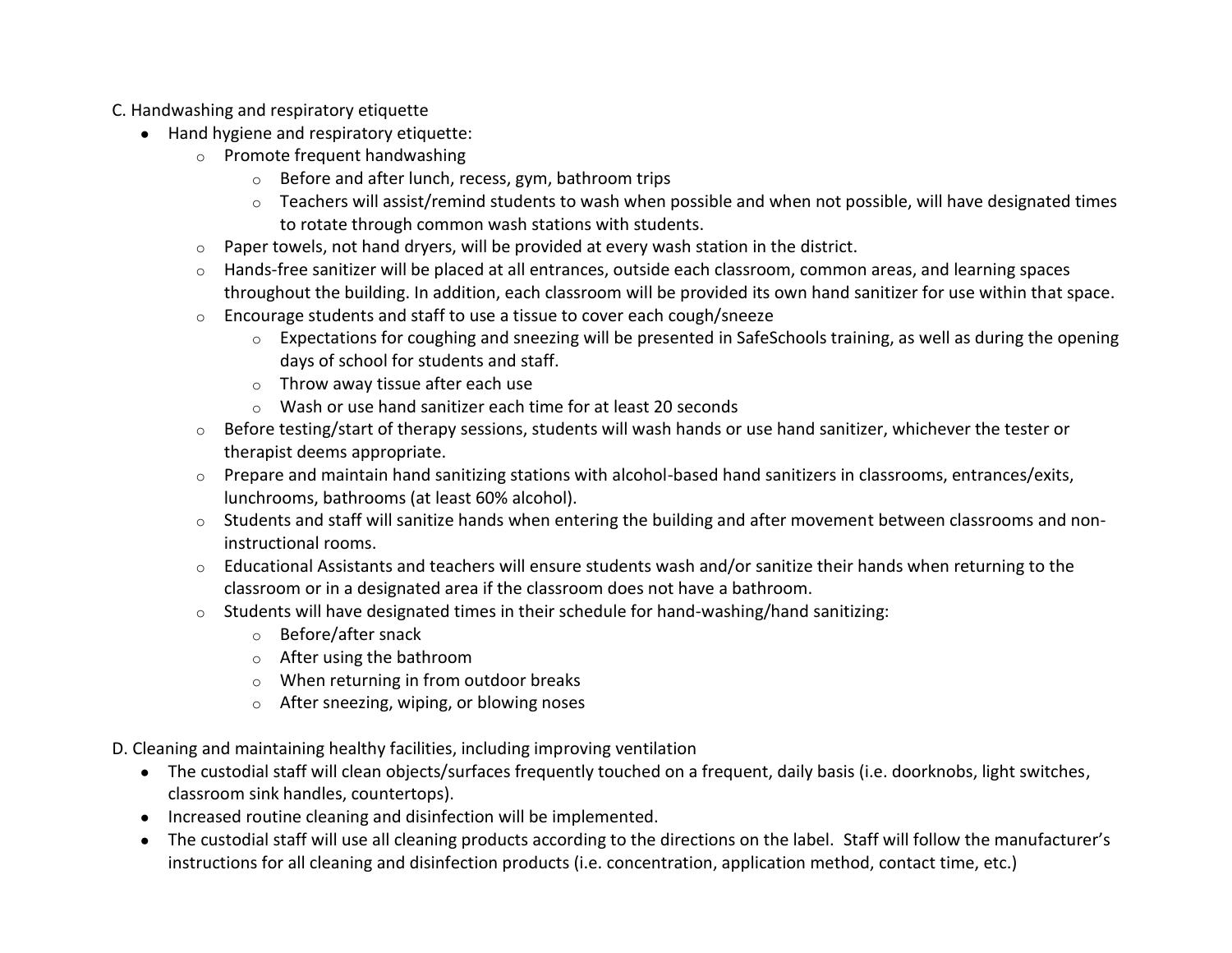- [A list of products that are EPA-approved for use against the virus that causes COVID-19 will be used as a reference when](https://www.epa.gov/pesticide-registration/list-n-disinfectants-use-against-sars-cov-2-covid-19)  [cleaning.](https://www.epa.gov/pesticide-registration/list-n-disinfectants-use-against-sars-cov-2-covid-19)
- In addition to normal nightly cleaning, all areas will be fogged or sprayed down with an electrostatic sprayer.
- Daily cleaning checklists will be used for all areas of the building.
- Water fountains will remain open with routine cleaning in place.
- All high touch points will be disinfected prior to the start of the day, and once again mid day to the maximum extent possible.
- Bathrooms will be cleaned daily and between use as much as possible, using protocols outlined by the Environmental Protection Agency.
- Schools might need to implement short-term closure procedures regardless of community spread if an infected person has been in a school building. If this happens, the CDC recommends the following procedures:
	- $\circ$  Close off areas used by a sick person and do not use before cleaning and disinfection. Wait 24 hours before you clean and disinfect. If it is not possible to wait 24 hours, wait as long as possible;
	- $\circ$  Open outside doors and windows to increase air circulation in the area;
	- o Cleaning staff should clean and disinfect all areas (i.e. offices, bathrooms, and common areas) used by the ill persons, focusing especially on frequently touched surfaces.
- Schools and districts must ensure that indoor facilities have adequate ventilation, including operational heating and ventilation systems where appropriate;
- Recirculated air will have a fresh air component;
- Windows will be open if air conditioning is not provided;
- Air conditioning filters will be changed according to manufacturer recommendations.

E. Contact tracing in combination with isolation and quarantine, in collaboration with the State, local, territorial, or Tribal health departments

## General Protocols

- Students and staff with symptoms related to COVID-19 will be safely and respectfully isolated from others.
- The district will follow current Communicable Disease Service guidance for illness reporting.

### Students

- If a student is exhibiting COVID-19 like symptoms, the school nurse will isolate the student and notify parent/guardian or emergency contact to pick up the student at school.
- In the event of an overflow of students, the nurse will direct students to the appropriate isolation space;
- Areas for isolation
	- o Reconfigured area across from nurse's room/middle school wing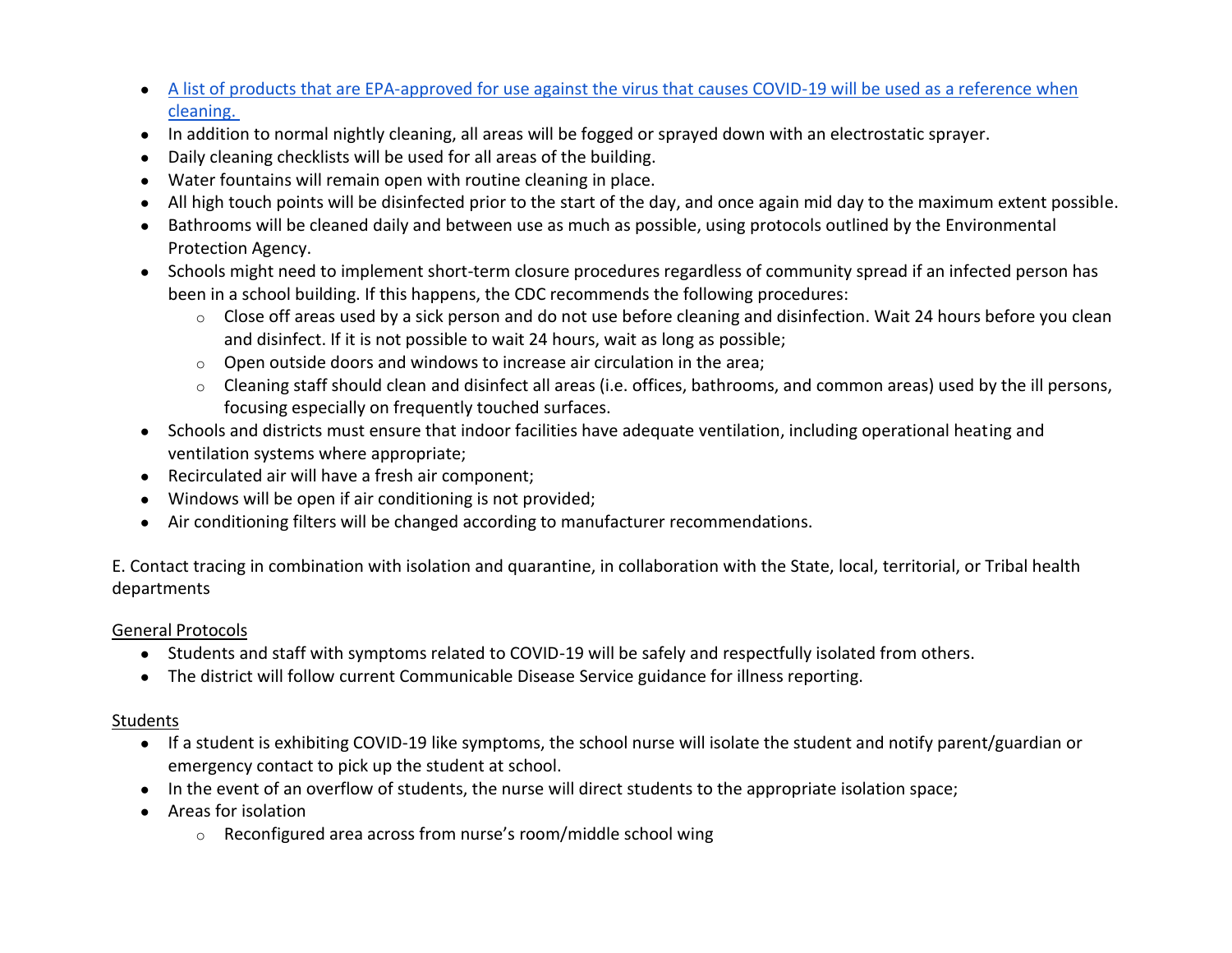- A communication chain will be developed in order to ensure the proper notifications are received and those in need of the knowledge receive pertinent details;
- If a staff member identifies a student demonstrating symptoms, he/she will discreetly send the student to the nurse's office and call the nurse from his/her classroom indicating the name of the student being sent down along with the identified symptom(s);
- If the school nurse confirms that a student is displaying symptoms related to COVID-19, the student will be safely maintained in isolation until a parent/guardian or emergency contact is able to pick him/her up from school;
- Students will be permitted to return to school as per CDC guidelines and the Monmouth County Department of Health guidance.

## Staff

● Staff with COVID-19 like symptoms will be required to go home and will be permitted to return to school as per CDC guidelines and the Monmouth County Department of Health guidance. Applicable use of sick leave will be utilized.

#### Confirmed Case

- If the school or district becomes aware that an individual who has spent time in the district tests positive for COVID-19, the Superintendent will be notified, who then will immediately notify local health officials and the Executive County Office of Education. Additionally, the Superintendent's designee will ensure that staff and families of a confirmed case are notified while maintaining confidentiality.
- In the event of a reported confirmed case of COVID-19 of a student, staff, or any other individual who spent time in a district facility, the Superintendent will make a decision relative to exclusion and readmittance to school/work, quarantine status, etc. on a case-by- case basis with consultation from local health officials and the county office of education.

#### Documentation

- Documented log of possible COVID-19 Sign and Symptoms will be recorded in OnCourse under the student's health tab
- If a student is sent home for possible COVID-19 symptoms, the district will initiate contact tracing of who the student has been around and will work in collaboration with the Monmouth County Department of Health.
- Readmittance to school does not require a negative test. The district will follow CDC guidelines, which provide that persons with COVID-19 who have symptoms and were directed to care for themselves at home may discontinue isolation under the following conditions:
	- o At least 5 days have passed since symptom onset, and
	- $\circ$  At least 24 hours have passed since resolution of fever without the use of fever-reducing medications, and
	- o Other symptoms have improved.
	- o See [https://www.cdc.gov/coronavirus/2019-ncov/hcp/disposition-in-home-patients.html.](https://www.cdc.gov/coronavirus/2019-ncov/hcp/disposition-in-home-patients.html)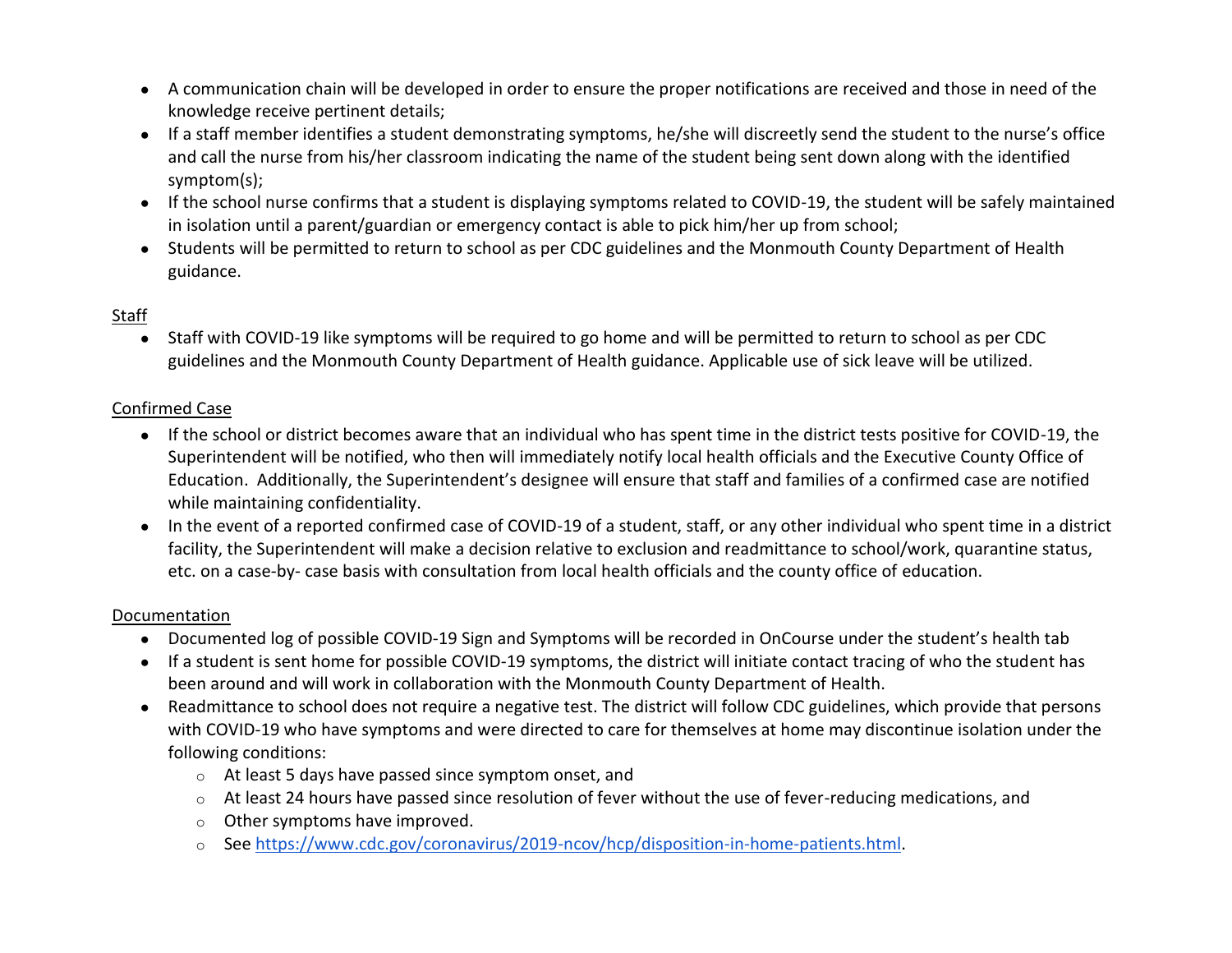- $\circ$  Persons infected with SARS-CoV-2 who never develop COVID-19 symptoms may discontinue isolation and other precautions on the 6th day after the date of their first positive RT-PCR test for SARS-CoV-2 RNA, but must wear a mask in school until the end of the 10th day.
- Upon notification that a resident has tested positive for COVID-19, the local health department will call the school district to determine close contacts to whom they may have spread the virus, where close contact is defined as being within six feet for a period of at least ten minutes.
- The school district will assist the local health department in conducting contact tracing activities, including ongoing communication with the identified individual/student/staff member and/or their contacts.
- The school district will ensure that adequate information and training are provided to the staff as necessary to enable staff to carry out responsibilities assigned to them.
- The school nurse, counselor, and superintendent are the designated staff liaisons responsible for providing notifications and carrying out other components of the Board's contact tracing policy/protocols.
- The District will collaborate with the local health department and engage our school nurse to educate the broader school community on the importance of contact tracing.
- All contact tracing will be conducted by the Monmouth County Health Department in collaboration with our school nurse and district administration.
- The school nurse, counselor, and superintendent will participate in the *[COVID-19 Contact Tracing: A Course from](https://coronavirus.jhu.edu/contact-tracing)  [Johns Hopkins](https://coronavirus.jhu.edu/contact-tracing)* and turn-key relative information to necessary staff.
- School officials should engage the expertise of their school nurse on the importance of contact tracing.
- Staff will access training through the SafeSchools and participate in annual trainings. In addition, specific training related to COVID-19 will be assigned including, but not limited to:
	- o Common illness prevention course
	- o Coronavirus Awareness course
	- o PPE course
- The district will adhere to all applicable federal and state requirements regarding privacy of educational records (e.g. FERPA).
- A staff liaison(s) shall be designated by the Superintendent or designee and shall be responsible for providing notifications and carrying out other components that could help ensure notifications are carried out in a prompt and responsible manner.

# F. Diagnostic and screening testing

## General Protocols:

- Health screenings will be conducted safely and respectfully, and in accordance with any applicable privacy laws and regulations;
- Results will be documented when signs/symptoms of COVID-19 are observed;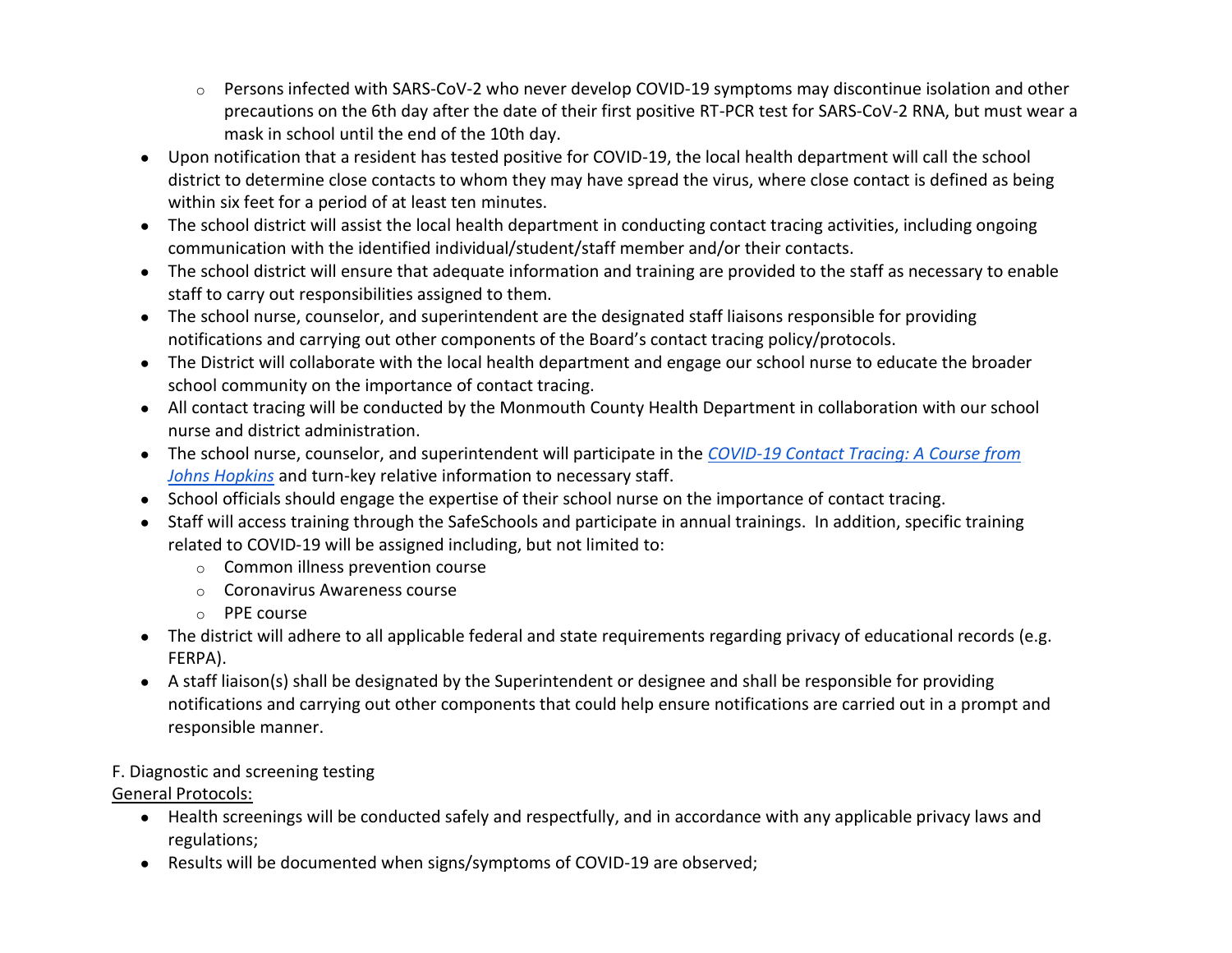● All outside evaluators, therapists, and permitted visitors may be required to submit health questionnaires prior to entering a school or district building

#### Student screenings:

- Health screenings will be conducted safely and respectfully, and in accordance with any applicable privacy laws and regulations;
- Results will be documented when signs/symptoms of COVID-19 are observed;
- The screening protocol will take into account students with disabilities and accommodations that may be needed in the screening process for those students;
- Parents/guardians will be required to complete a symptom-free COVID-19 parent/guardian agreement before the start of the school year. In addition, each parent/guardian may be asked to complete a daily health screening questionnaire for each child relative to symptoms and exposure to persons with COVID-19;
- Staff will visually check students throughout the course of the day for symptoms related to COVID-19 and refer any students suspected of symptoms to the School Nurse for evaluation;
- The district has added professional development and SafeSchool trainings on hygiene protocols, as well as COVID-19.

## Staff screening:

- Health screenings will be conducted safely and respectfully, and in accordance with any applicable privacy laws and regulations;
- Results will be documented when signs/symptoms of COVID-19 are observed;
- The screening protocol will take into account staff with disabilities and accommodations that may be needed in the screening process for those staff;
- Staff will be required to complete a symptom-free COVID-19 agreement before the start of the school year. In addition, each staff member may be asked to complete a daily health screening questionnaire relative to symptoms and exposure to persons with COVID-19.
- G. Efforts to provide vaccinations to educators, other staff, and students, if eligible
	- Coordinated efforts with neighboring school districts and a local hospital to prioritize vaccinations for eligible staff
	- Scheduled appointments around the school day or provided a substitute to allow staff to get the vaccine in a timely manner
	- 78% of our staff are fully vaccinated to date
	- Eligible student vaccination clinic information continuously updated and provided to parents via website and social media
	- Nurse provided information and answered questions for staff and parents regarding the vaccines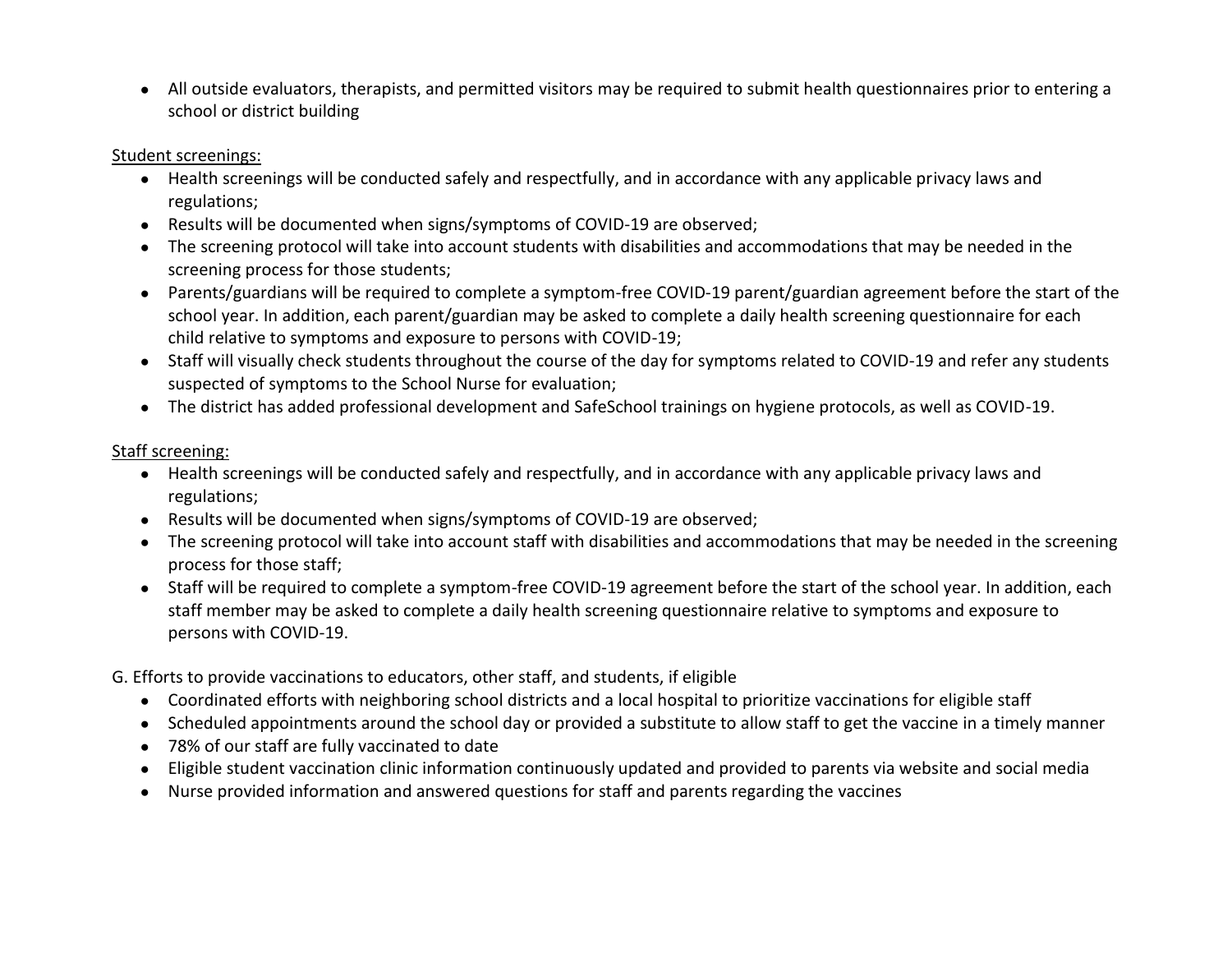H. Appropriate accommodations for children with disabilities with respect to the health and safety policies Account for Students with disabilities

- Guidelines for individual accommodations for students with disabilities will be in accordance with the [American Academy](https://services.aap.org/en/pages/2019-novel-coronavirus-covid-19-infections/clinical-guidance/covid-19-planning-considerations-return-to-in-person-education-in-schools/)  of [Pediatrics](https://services.aap.org/en/pages/2019-novel-coronavirus-covid-19-infections/clinical-guidance/covid-19-planning-considerations-return-to-in-person-education-in-schools/)
- When mandated by the Governor of New Jersey, students will be required to wear facial coverings, unless doing so would inhibit the student's health. It is also necessary to acknowledge that enforcing the use of facial coverings may be impractical for young children or individuals with disabilities.
- The school's 504 Committee will develop a plan to address the return to school of medically-fragile students and those with physical or health impairments who may require accommodations and modifications as part of a 504 Plan.
- The district will communicate frequently with the families of students with significant medical risk factors to determine if additional precautions or unique measures are necessary prior to a student's return to school.

# **2. Ensuring Continuity of Services**

A. Describe how the LEA will ensure continuity of services, including but not limited to services to address students' academic needs and students' and staff's social, emotional, mental health, and other needs, which may include student health and food services. (1000 character limit)

The district will continue to coordinate referrals to government agencies such as the NJ Department of Children and Families and the Department of Human Services as appropriate.

- The district will continue to communicate with local community health care providers and direct families seeking healthcare to programs such as NJ Family Care, NJSNAP, NJHelps, Federally Qualifying Health Clinics, and dental clinics.
- The school counselor, CST, teachers, and administrators will monitor students' mental health according to a locallydeveloped mental health needs assessment tool.
- IEP teams will review student progress to identify possible learning loss and the need for additional services.
- 504 Committee will develop a plan to address the return to school of medically-fragile students and those with physical impairments who may require accommodations/modifications.
- CST Coordinator and CST members will work together to complete evaluations to determine eligibility for special education services.